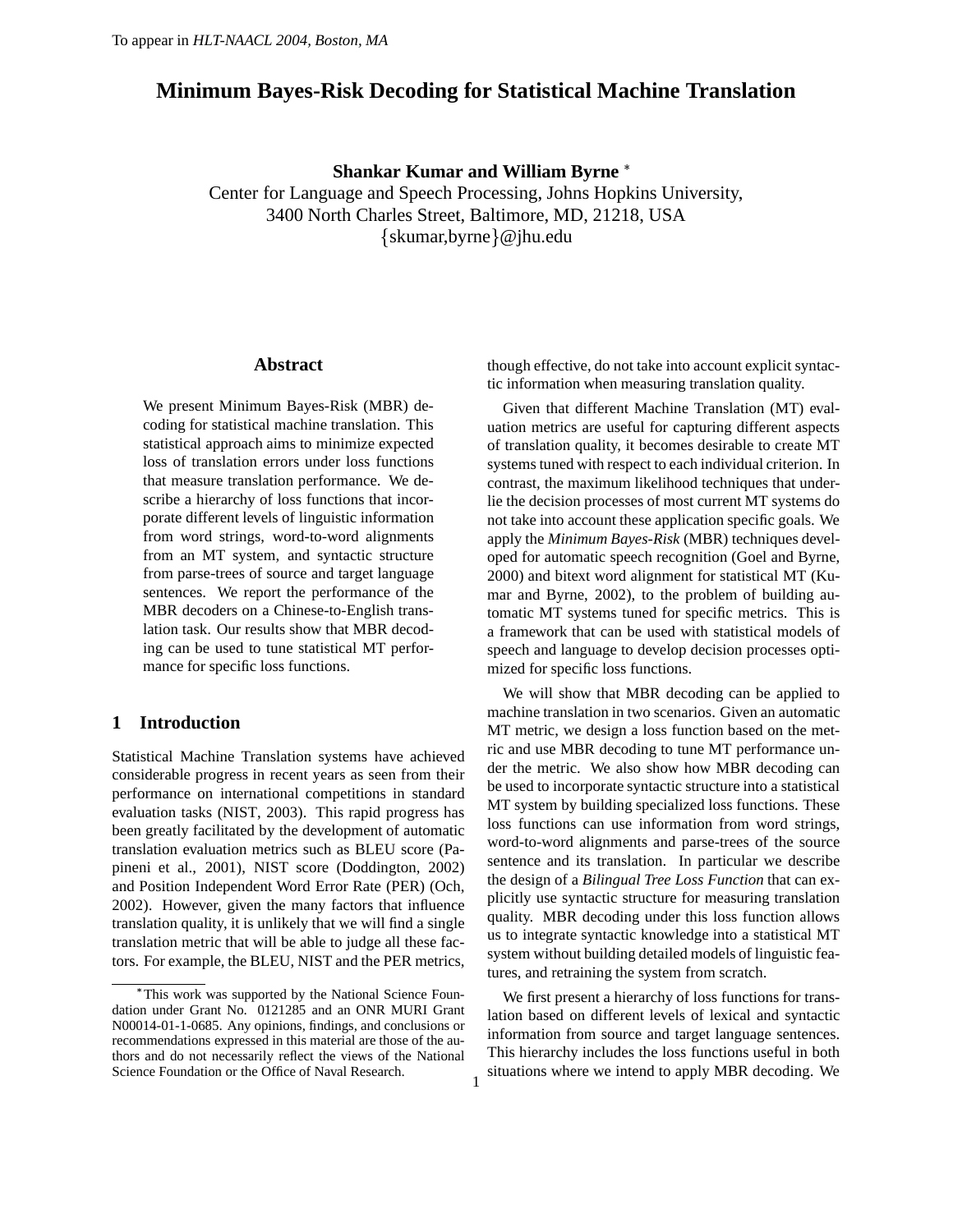then present the MBR framework for statistical machine translation under the various translation loss functions. We finally report the performance of MBR decoders optimized for each loss function.

## **2 Translation Loss Functions**

We now introduce translation loss functions to measure the quality of automatically generated translations. Suppose we have a sentence  $F$  in a source language for which we have generated an automatic translation  $E'$ with word-to-word alignment  $A'$  relative to  $F$ . The wordto-word alignment  $A'$  specifies the words in the source sentence  $F$  that are aligned to each word in the translation  $E'$ . We wish to compare this automatic translation with a reference translation  $E$  with word-to-word alignment  $A$  relative to  $F$ .

We will now present a three-tier hierarchy of translation loss functions of the form  $L((E', A'), (E, A); F)$ that measure  $(E', A')$  against  $(E, A)$ . These loss functions will make use of different levels of information from word strings, MT alignments and syntactic structure from parse-trees of both the source and target strings as illustrated in the following table.

| <b>Loss Function</b>        | <b>Functional Form</b>           |
|-----------------------------|----------------------------------|
| Lexical                     | L(E, E')                         |
| Target Language Parse-Tree  | $L(T_E, T_{E'})$                 |
| <b>Bilingual Parse-Tree</b> | $L((T_E, A), (T_{E'}, A'); T_F)$ |

We start with an example of two competing English translations for a Chinese sentence (in Pinyin without tones), with their word-to-word alignments in Figure 1. The reference translation for the Chinese sentence with its word-to-word alignment is shown in Figure 2. In this section, we will show the computation of different loss functions for this example.

#### **2.1 Lexical Loss Functions**

The first class of loss functions uses no information about word alignments or parse-trees, so that  $L((E', A'), (E, A); F)$  can be reduced to  $L(E, E')$ . We consider three loss functions in this category: The BLEU score (Papineni et al., 2001), word-error rate, and the position-independent word-error rate (Och, 2002). Another example of a loss function in this class is the MTeval metric introduced in Melamed et al. (2003). A loss function of this type depends only on information from word strings.

BLEU score (Papineni et al., 2001) computes the geometric mean of the precision of  $n$ -grams of various lengths  $(n \in \{1..N\})$  between a hypothesis and a reference translation, and includes a brevity penalty  $(\gamma(E, E') \leq 1)$  if the hypothesis is shorter than the reference. We use  $N=4$ .

$$
BLEU(E, E') = exp\left(\sum_{n=1}^{N} log \frac{p_n(E, E')}{N}\right) * \gamma(E, E'),
$$

where  $p_n(E, E')$  is the precision of *n*-grams in the hypothesis  $E'$ . The BLEU score is zero if any of the n-gram precisions  $p_n(E, E')$  is zero for that sentence pair. We note that  $0 \leq BLEU(E, E') \leq 1$ . We derive a loss function from BLEU score as

$$
L_{\text{BLEU}}(E,E')=1-BLEU(E,E').
$$

Word Error Rate (WER) is the ratio of the string-edit distance between the reference and the hypothesis word strings to the number of words in the reference. Stringedit distance is measured as the minimum number of edit operations needed to transform a word string to the other word string.

Position-independent Word Error Rate (PER) measures the minimum number of edit operations needed to transform a word string to any permutation of the other word string. The PER score (Och, 2002) is then computed as a ratio of this distance to the number of words in the reference word string.

#### **2.2 Target Language Parse-Tree Loss Functions**

 $\left( \frac{f(x+h)-f(y)}{h(x+h)-f(y)} \right)$  function has no access to any information from the source The second class of translation loss functions uses information only from the parse-trees of the two translations, so that  $L((E, A), (E', A'); F) = L(T_E, T_{E'})$ . This loss sentence or the word alignments.

> Examples of such loss functions are tree-edit distances between parse-trees, string-edit distances between event representation of parse-trees (Tang et al., 2002), and treekernels (Collins and Duffy, 2002). The computation of tree-edit distance involves an unconstrained alignment of the two English parse-trees. We can simplify this problem once we have a third parse tree (for the Chinese sentence) with node-to-node alignment relative to the two English trees. We will introduce such a loss function in the next section. We did not perform experiments involving this class of loss functions, but mention them for completeness in the hierarchy of loss functions.

#### **2.3 Bilingual Parse-Tree Loss Functions**

The third class of loss functions uses information from word strings, alignments and parse-trees in both languages, and can be described by

$$
L((E, A), (E', A'); F) = L((T_E, A), (T_{E'}, A'); T_F).
$$

We will now describe one such loss function using the example in Figures 1 and 2. Figure 3 shows a treeto-tree mapping between the source (Chinese) parse-tree and parse-trees of its reference translation and two competing hypothesis (English) translations.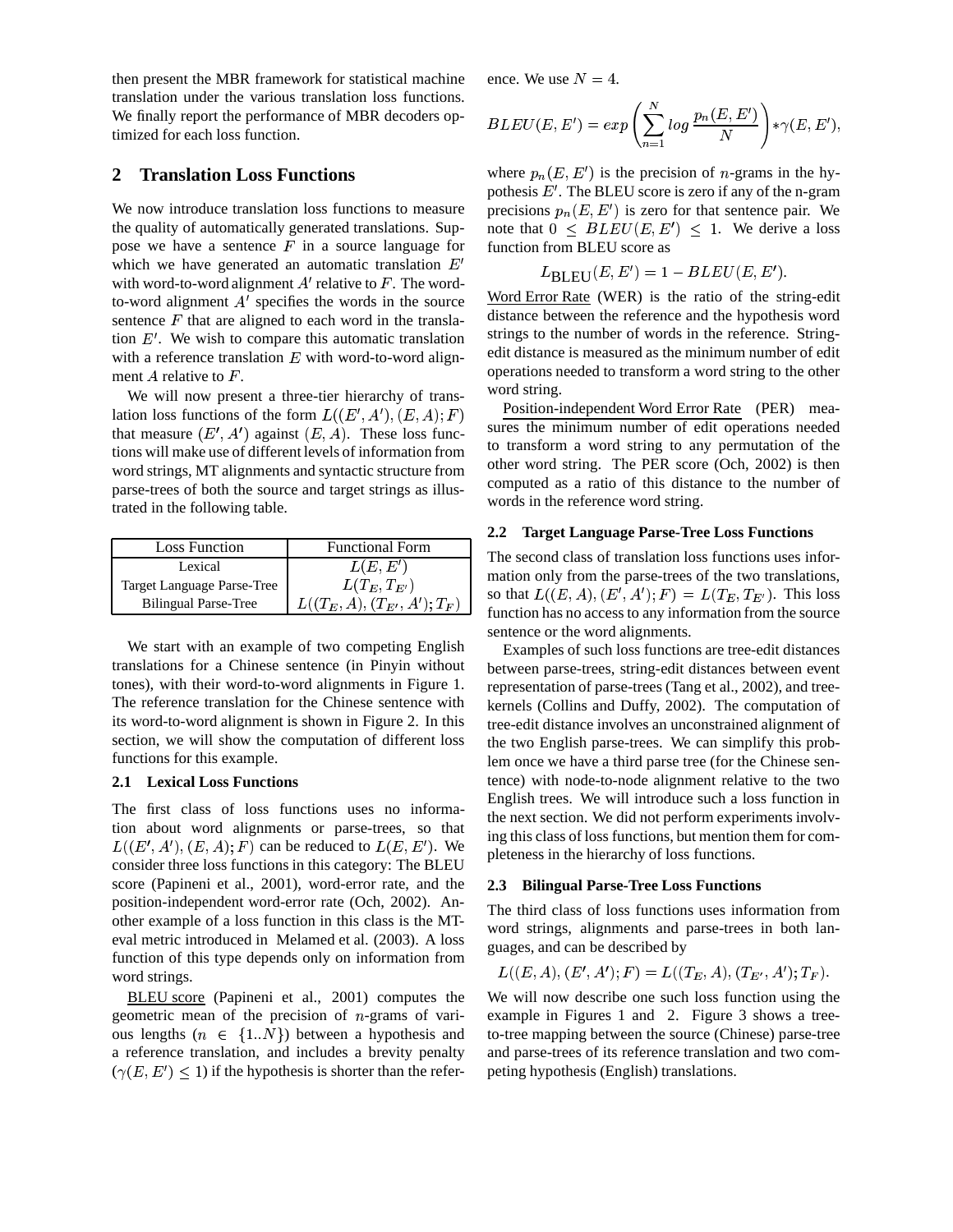





Figure 2: The reference translation for the Chinese sentence from Figure 1 with its word-to-word alignments. Words in the Chinese (English) sentence shown as unaligned are aligned to the NULL word in the English (Chinese) sentence.

We first assume that a node  $n$  in the source tree  $T_F$  can be mapped to a node m in T (and a node  $m'$  in  $T'$ ) using word alignment  $A$  (and  $A'$  respectively). We denote the subtree of T rooted at node  $m$  by  $t_m$  and the subtree of T' rooted at node  $m'$  by  $t'_{m'}$ . We will now describe a simple procedure that makes use of the word alignment A to construct node-to-node alignment between nodes in the source tree  $T_F$  and the target tree  $T$ .

#### **2.3.1 Alignment of Parse-Trees**

For each node  $n$  in the source tree  $T_F$  we consider the subtree  $t_n$  rooted at  $n$ . We first read off the source word sequence corresponding to the leaves of  $t_n$ . We next consider the subset of words in the target sentence that are aligned to any word in this source word sequence, and select the leftmost and rightmost words from this subset. We locate the leaf nodes corresponding to these two words in the target parse tree  $T$ , and obtain their closest common ancestor node  $m \in T$ . This procedure gives us a mapping from a node  $n \in T_F$  to a node  $m \in T$  and this mapping associates one subtree  $t_n \in T_F$  to one subtree  $t_m \in T$ .

### **2.3.2 Loss Computation between Aligned Parse-Trees**

Given the subtree alignment between  $T_F$  and  $T$ , and  $T_F$  and  $T'$ , we first identify the subset of nodes in  $T_F$  for this t which we can identify a corresponding node in both  $T$ and  $T'$ .

$$
\bar{N}_F = \{ n \in T_F : m \neq \epsilon \cap m' \neq \epsilon \}.
$$

The *Bilingual Parse-Tree (BiTree) Loss Function* can then be computed as

BifreeLoss
$$
((T_E, A), (T_{E'}, A'); T_F) = \sum_{n \in \bar{N}_F} d(t_m, t'_{m'}),
$$
 (1)

where  $d(t, t')$  is a distance measure between sub-trees  $t$  and  $t'$ . Specific Bi-tree loss functions are determined through particular choices of  $d$ . In our experiments, we used a  $0/1$  loss function between sub-trees t and t'.

$$
d(t, t') = \begin{cases} 1 & t \neq t' \\ 0 & \text{otherwise.} \end{cases}
$$
 (2)

We note that other tree-to-tree distance measures can also be used to compute  $d$ , e.g. the distance function could compare if the subtrees  $t$  and  $t'$  have the same headword/non-terminal tag.

The Bitree loss function measures the distance between two trees in terms of distances between their corresponding subtrees. In this way, we replace the stringto-string (Levenshtein) alignments (for WER) or  $n$ -gram matches (for BLEU/PER) with subtree-to-subtree alignments.

The *Bitree Error Rate* (in %) is computed as a ratio of the Bi-tree Loss function to the number of nodes in the set  $N_F$ .

The complete node-to-node alignment between the parse-tree of the source (Chinese) sentence and the parse trees of its reference translation and the two hypothesis translations (English) is given in Table 1. Each row in this table shows the alignment between a node in the Chinese parse-tree and nodes in the reference and the two hypothesis parse-trees. The computation of the Bitree Loss function and the Bitree Error Rate is presented in the last two rows of the table.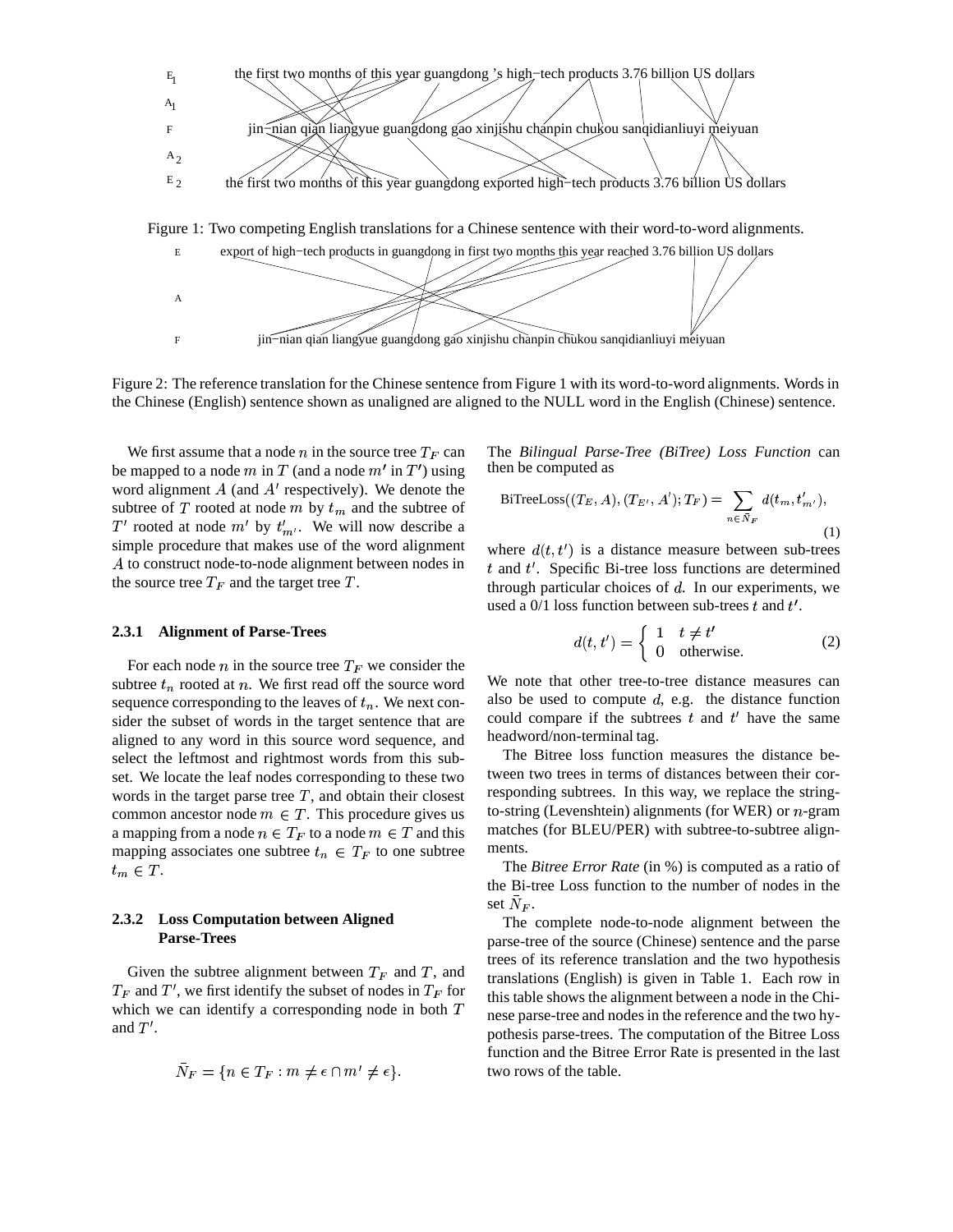

Figure 3: An example showing a parse-tree for a Chinese sentence and parse-trees for its reference translation and two competing hypothesis translations. We show a sample alignment for one of the nodes in the Chinese tree with its corresponding nodes in the three English trees. The complete node-to-node alignment between the parse-trees of the Chinese sentence and the three English sentences is given in Table 1.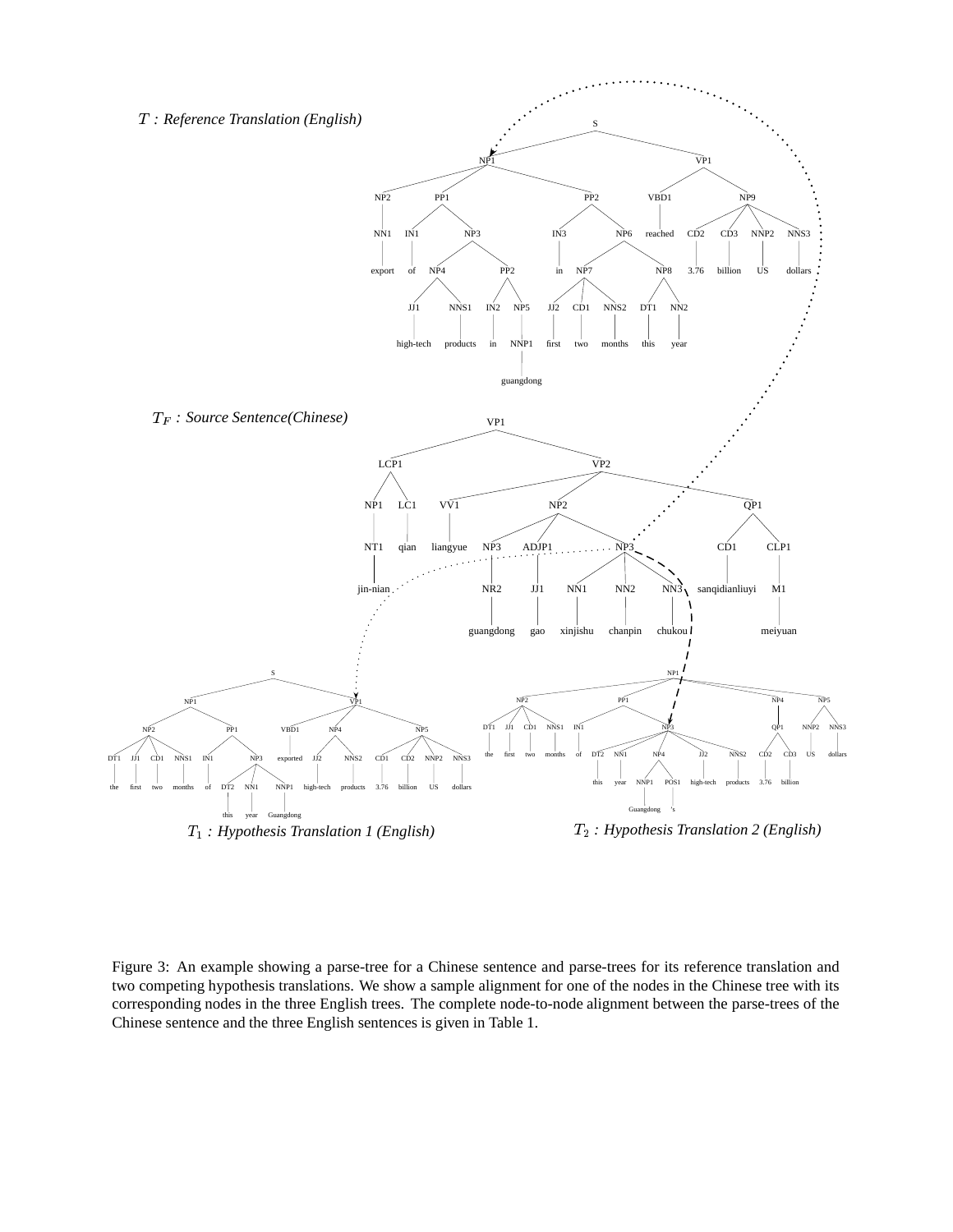| Node $n \in T_F$      | Node $m \in T$  | Node $m_1 \in T_1$       | $\overline{L(t_{m},t_{m_{1}})}$ | Node $m_2 \in T_2$       | $L(t_m,t_{m_2})$ |
|-----------------------|-----------------|--------------------------|---------------------------------|--------------------------|------------------|
| VP1                   | S               | $\overline{S}$           |                                 | NP1                      |                  |
| <b>LCP</b>            | NP <sub>6</sub> | NP1<br>NP1               |                                 |                          |                  |
| NP1                   | NP <sub>8</sub> | NP <sub>3</sub>          |                                 | NP <sub>3</sub>          |                  |
| NT1                   | NP <sub>8</sub> | NP <sub>3</sub>          |                                 | NP <sub>3</sub>          |                  |
| jin-nian              | NP <sub>8</sub> | NP <sub>3</sub>          |                                 | NP <sub>3</sub>          |                  |
| LC1                   | first           | NP1                      |                                 | NP <sub>2</sub>          |                  |
| qian                  | first           | NP1                      |                                 | NP2                      |                  |
| VP <sub>2</sub>       | S               | S                        |                                 | NP <sub>1</sub>          |                  |
| <b>VV</b>             | NP7             | NP2                      |                                 | NP <sub>2</sub>          |                  |
| liangyue              | NP7             | NP2                      |                                 | NP <sub>2</sub>          |                  |
| NP <sub>2</sub>       | S               | S                        |                                 | NP1                      |                  |
| NP <sub>3</sub>       | Guangdong       | Guangdong                | $\theta$                        | NP <sub>4</sub>          |                  |
| NR <sub>2</sub>       | Guangdong       | Guangdong                | 0                               | NP <sub>4</sub>          |                  |
| guangdong             | Guangdong       | Guangdong                | 0                               | NP <sub>4</sub>          |                  |
| ADJP1                 | reached         | high-tech                |                                 | high-tech                |                  |
| JI1                   | reached         | high-tech                |                                 | high-tech                |                  |
| gao                   | reached         | high-tech                |                                 | high-tech                |                  |
| NP <sub>3</sub>       | NP1             | VP <sub>1</sub>          |                                 | NP3                      |                  |
| NN <sub>2</sub>       | products        | products                 | $\theta$                        | products                 | $\overline{0}$   |
| chanpin               | products        | products                 | 0                               | products                 | 0                |
| NN3                   | export          | exported                 |                                 | products                 |                  |
| chukou                | export          | exported                 |                                 | products                 |                  |
| QP1                   | NP <sub>9</sub> | NP <sub>5</sub>          | 0                               | NP1                      |                  |
| CLP1                  | NP <sub>9</sub> | NP <sub>5</sub>          | 0                               | NP1                      |                  |
| M <sub>1</sub>        | NP <sub>9</sub> | NP <sub>5</sub>          | $\boldsymbol{0}$                | NP1                      |                  |
| meiyuan               | NP <sub>9</sub> | NP <sub>5</sub>          | $\boldsymbol{0}$                | NP1                      |                  |
| <b>BiTree Loss</b>    |                 | Loss(E, E <sub>1</sub> ) | 17                              | Loss(E, E <sub>2</sub> ) | 24               |
| BiTree Error Rate (%) |                 |                          | $17/26 = 65.4$                  |                          | $24/26 = 92.3$   |

Table 1: Bi-Tree Loss Computation for the parse-trees shown in Figure 3. Each row shows a mapping between a node in the parse-tree of the Chinese sentence and the nodes in parse-trees of its reference translation, hypothesis translation 1 and hypothesis translation 2.

#### **2.4 Comparison of Loss Functions**

In Table 2 we compare various translation loss functions for the example from Figure 1. The two hypothesis translations are very similar at the word level and therefore the BLEU score, PER and the WER are identical. However we observe that the sentences differ substantially in their syntactic structure (as seen from Parse-Trees in Figure 3), and to a lesser extent in their word-to-word alignments (Figure 1) to the source sentence. The first hypothesis translation is parsed as a sentence  $S \rightarrow NP \ VP$  while the second translation is parsed as a noun phrase. The Bitree loss function which depends both on the parse-trees and the word-to-word alignments, is therefore very different for the two translations (Table 2). While string based metrics such as BLEU, WER and PER are insensitive to the syntactic structure of the translations, BiTree Loss is able to measure this aspect of translation quality, and assigns different scores to the two translations.

We provide this example to show how a loss function which makes use of syntactic structure from source and target parse trees, can capture properties of translations that string based loss functions are unable to measure.

| <b>Loss Functions</b> | $L(E, E_1)$ | $L(E, E_2)$ |
|-----------------------|-------------|-------------|
| $BLEU$ $(\%)$         | 26.4        | 26.4        |
| WER $(\% )$           | 70.6        | 70.6        |
| PER $(\%)$            | 23.5        | 23.5        |
| BiTree Error Rate (%) | 65.4        | 92.3        |

Table 2: Comparison of the different loss functions for hypothesis and reference translations from Figures 1, 2.

### **3 Minimum Bayes-Risk Decoding**

Statistical Machine Translation (Brown et al., 1990) can be formulated as a mapping of a word sequence  $F$  in a source language to word sequence  $E'$  in the target language that has a word-to-word alignment  $A'$  relative to  $F$ . Given the source sentence F, the MT decoder  $\delta(F)$  produces a target word string  $E'$  with word-to-word alignment  $A'$ . Relative to a reference translation  $E$  with word alignment  $A$ , the decoder performance is measured as  $L((E, A), \delta(F))$ . Our goal is to find the decoder that has the best performance over all translations. This is measured through Bayes-Risk :

$$
R(\delta(F))=E_{P(E,A,F)}[L((E,A),\delta(F))].
$$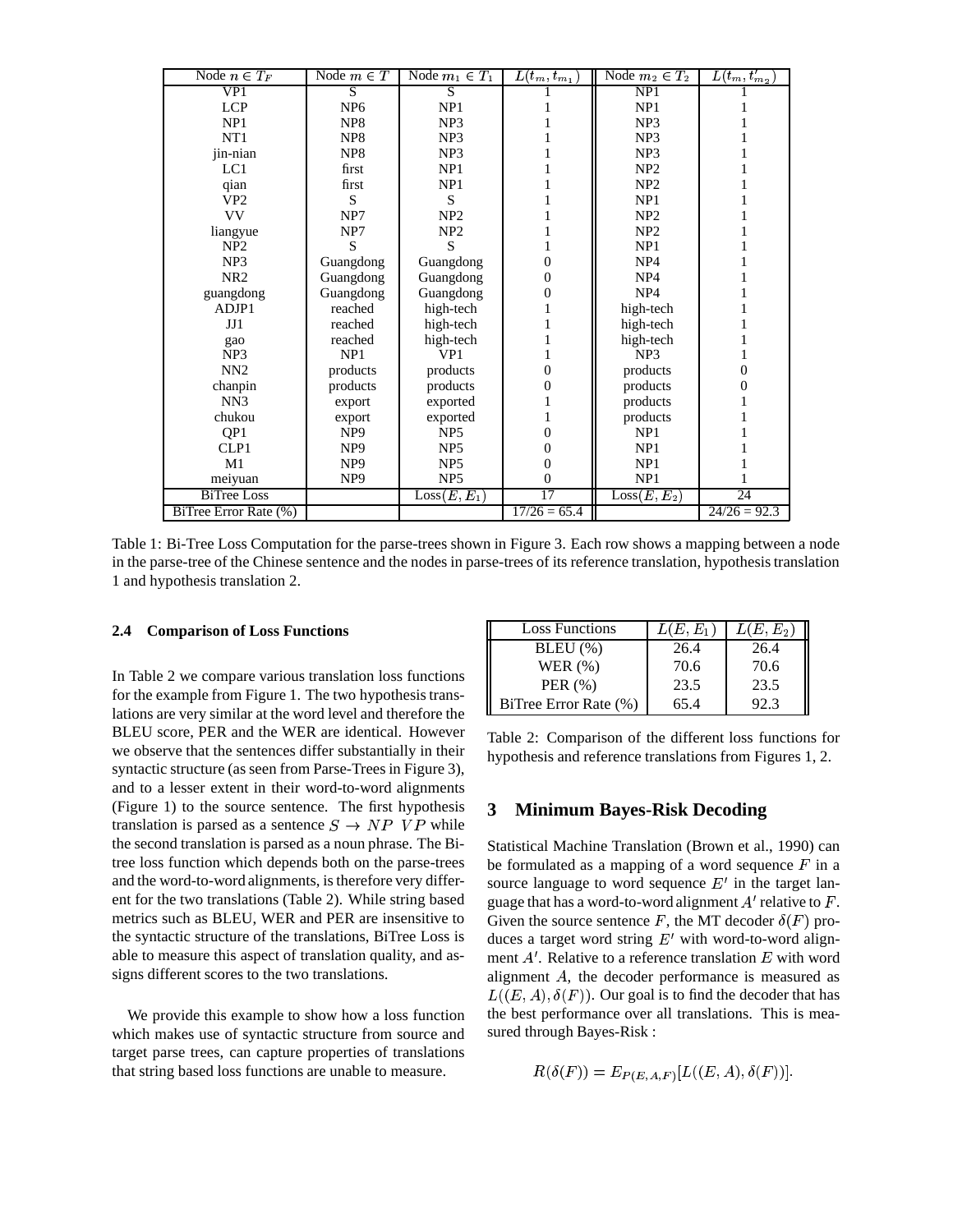The expectation is taken under the true distribution  $P(E, A, F)$  that describes translations of human quality.

Given a loss function and a distribution, it is well known that the decision rule that minimizes the Bayes-Risk is given by (Bickel and Doksum, 1977; Goel and Byrne, 2000):

$$
\delta(F) = \underset{E', A'}{\text{argmin}} \sum_{E, A} L((E, A), (E', A'); F) P(E, A|F).
$$
\n(3)

We shall refer to the decoder given by this equation as the Minimum Bayes-Risk (MBR) decoder. The MBR decoder can be thought of as selecting a *consensus* translation: For each sentence  $F$ , Equation 3 selects the translation that is closest on an average to all the likely translations and alignments. The closeness is measured under the loss function of interest.

This optimal decoder has the difficulties of search (minimization) and computing the expectation under the true distribution. In practice, we will consider the space of translations to be an  $N$ -best list of translation alternatives generated under a baseline translation model. Of course, we do not have access to the true distribution over translations. We therefore use statistical translation models (Och, 2002) to approximate the distribution  $P(E, A|F)$ .

Decoder Implementation: The MBR decoder (Equation 3) on the  $N$ -best List is implemented as

$$
\hat{i} = \operatornamewithlimits{argmin}_{i \in \{1, 2, ..., N\}} \sum_{j = 1}^N L((E_j, A_j), (E_i, A_i)) P(E_j, A_j|F)
$$

and  $\delta(F) = (E_{\hat{i}}, A_{\hat{i}})$ . This is a rescoring procedure that searches for consensus under a given loss function. The posterior probability of each hypothesis in the  $N$ -best list is derived from the joint probability assigned by the baseline translation model.

$$
P((E_j, A_j)|F) = \frac{P(E_j, A_j, F)}{\sum_{i=1}^{N} P(E_i, A_i, F)}.
$$
 (4)

The conventional Maximum A Posteriori (MAP) decoder can be derived as a special case of the MBR decoder by considering a loss function that assigns a equal cost (say 1) to all misclassifications. Under the 0/1 loss function,

$$
L((E, A), (E', A')) = \begin{cases} 0 & \text{if } E = E' \& A = A' \\ 1 & \text{otherwise,} \end{cases}
$$
 (5)

the decoder of Equation 3 reduces to the MAP decoder

$$
\delta_{\text{MAP}}(F) = \operatorname*{argmax}_{(E', A')} P(E', A'|F). \tag{6}
$$

This illustrates why we are interested in MBR decoders based on other loss functions: the MAP decoder is optimal with respect to a loss function that is very harsh. It does not distinguish between different types of translation errors and good translations receive the same penalty as poor translations.

## **4 Performance of MBR Decoders**

We performed our experiments on the Large-Data Track of the NIST Chinese-to-English MT task (NIST, 2003). The goal of this task is the translation of news stories from Chinese to English. The test set has a total of 1791 sentences, consisting of 993 sentences from the NIST 2001 MT-eval set and 878 sentences from the NIST 2002 MT-eval set. Each Chinese sentence in this set has four reference translations.

## **4.1 Evaluation Metrics**

The performance of the baseline and the MBR decoders under the different loss functions was measured with respect to the four reference translations provided for the test set. Four evaluation metrics were used. These were multi-reference Word Error Rate (mWER) (Och, 2002), multi-reference Position-independent word Error Rate (mPER) (Och, 2002) , BLEU and multi-reference BiTree Error Rate.

Among these evaluation metrics, the BLEU score directly takes into account multiple reference translations (Papineni et al., 2001). In case of the other metrics, we consider multiple referencesin the following way. For each sentence, we compute the error rate of the hypothesis translation with respect to the most similar reference translation under the corresponding loss function.

#### **4.2 Decoder Performance**

In our experiments, a baseline translation model (JHU, 2003), trained on a Chinese-English parallel corpus (NIST, 2003) (170 $M$  English words and 157 $M$  Chinese words), was used to generate 1000-best translation hypotheses for each Chinese sentence in the test set. The 1000-best lists were then rescored using the different translation loss functions described in Section 2.

The English sentences in the  $N$ -best lists were parsed using the Collins parser (Collins, 1999), and the Chinese sentences were parsed using a Chinese parser provided to us by D. Bikel (Bikel and Chiang, 2000). The English parser was trained on the Penn Treebank and the Chinese parser on the Penn Chinese treebank.

Under each loss function, the MBR decoding was performed using Equation 3. We say we have a matched condition when the same loss function is used in both the error rate and the decoder design. The performance of the MBR decoders on the NIST 2001+2002 test set is reported in Table 3. For all performance metrics, we show the 70% confidence interval with respect to the MAP baseline computed using bootstrap resampling (Press et al., 2002; Och, 2003). We note that this significance level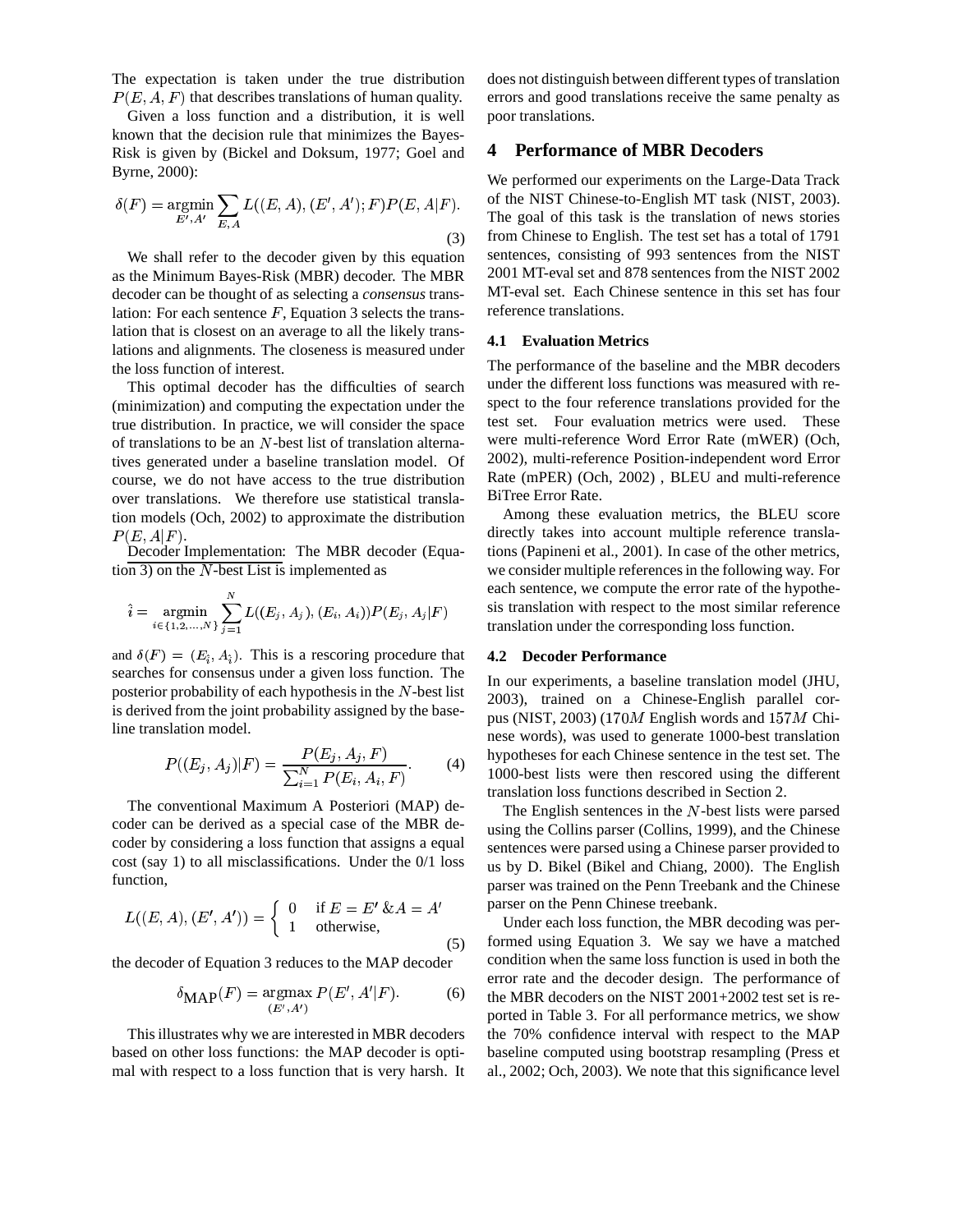does meet the customary criteria for minimum significance intervals of 68.3% (Press et al., 2002).

We observe in most cases that the MBR decoder under a loss function performs the best under the corresponding error metric i.e. matched conditions perform the best. The gains from MBR decoding under matched conditions are statistically significant in most cases. We note that the MAP decoder is not optimal in any of the cases. In particular, the translation performance under the BLEU metric can be improved by using MBR relative to MAP decoding. This shows the value of finding decoding procedure matched to the performance criterion of interest.

We also notice some affinity among the loss functions. The MBR decoding under the Bitree Loss function performs better under the WER relative to the MAP decoder, but perform poorly under the BLEU metric. The MBR decoder under WER and PER perform better than the MAP decoder under all error metrics. The MBR decoder under BLEU loss function obtains a similar (or worse) performance relative to MAP decoder on all metrics other than BLEU.

### **5 Discussion**

We have described the formulation of Minimum Bayes-Risk decoders for machine translation. This is a general framework that allows us to build special purpose decoders from general purpose models. The procedure aims at direct minimization of the expected risk of translation errors under a given loss function. In this paper we have focused on two situations where this framework could be applied.

Given an MT evaluation metric of interest such as BLEU, PER or WER, we can use this metric as a loss function within the MBR framework to design decoders optimized for the evaluation criterion. In particular, the MBR decoding under the BLEU loss function can yield further improvements on top of MAP decoding.

Suppose we are interested in improving syntactic structure of automatic translations and would like to use an existing statistical MT system that is trained without any linguistic features. We have shown in such a situation how MBR decoding can be applied to the MT system. This can be done by the design of translation loss functions from varied linguistic analyzes. We have shown the construction of a Bitree loss function to compare parsetrees of any two translations using alignments with respect to a parse-tree for the source sentence. The loss function therefore avoids the problem of unconstrained tree-to-tree alignment. Using an example, we have shown that this loss function can measure qualities of translation that string (and ngram) based metrics cannot capture. The MBR decoder under this loss function gives improvements under an evaluation metric based on the loss function.

We present results under the Bitree loss function as an example of incorporating linguistic information into a loss function; we have not yet measured its correlation with human assessments of translation quality. This loss function allows us to integrate syntactic structure into the statistical MT framework without building detailed models of syntactic features and retraining models from scratch. However, we emphasize that the MBR techniques do not preclude the construction of complex models of syntactic structure. Translation models that have been trained with linguistic features could still benefit by the application of MBR decoding procedures.

That machine translation evaluation continues to be an active area of research is evident from recent workshops (AMTA, 2003). We expect new automatic MT evaluation metrics to emerge frequently in the future. Given any translation metric, the MBR decoding framework will allow us to optimize existing MT systems for the new criterion. This is intended to compensate for any mismatch between decoding strategy of MT systems and their evaluation criteria. While we have focused on developing MBR procedures for loss functions that measure various aspects of translation quality, this framework can also be used with loss functions which measure application-specific error criteria.

We now describe related training and search procedures for NLP that explicitly take into consideration taskspecific performance metrics. Och (2003) developed a training procedure that incorporates various MT evaluation criteria in the training procedure of log-linear MT models. Foster et al. (2002) developed a text-prediction system for translators that maximizes expected benefit to the translator under a statistical user model. In parsing, Goodman (1996) developed parsing algorithms that are appropriate for specific parsing metrics. There has also been recent work that combines 1-best hypotheses from multiple translation systems (Bangalore et al., 2002); this approach uses string-edit distance to align the hypotheses and rescores the resulting lattice with a language model.

In future work we plan to extend the search space of MBR decoders to translation lattices produced by the baseline system. Translation lattices (Ueffing et al., 2002; Kumar and Byrne, 2003) are a compact representation of a large set of most likely translations generated by an MT system. While an  $N$ -best list contains only a limited reordering of hypotheses, a translation lattice will contain hypotheses with a vastly greater number of re-orderings. We are developing efficient lattice search procedures for MBR decoders. By extending the search space of the decoder to a much larger space than the  $N$ -best list, we expect further performance improvements.

MBR is a promising modeling framework for statistical machine translation. It is a simple model rescoring framework that improves well-trained statistical models